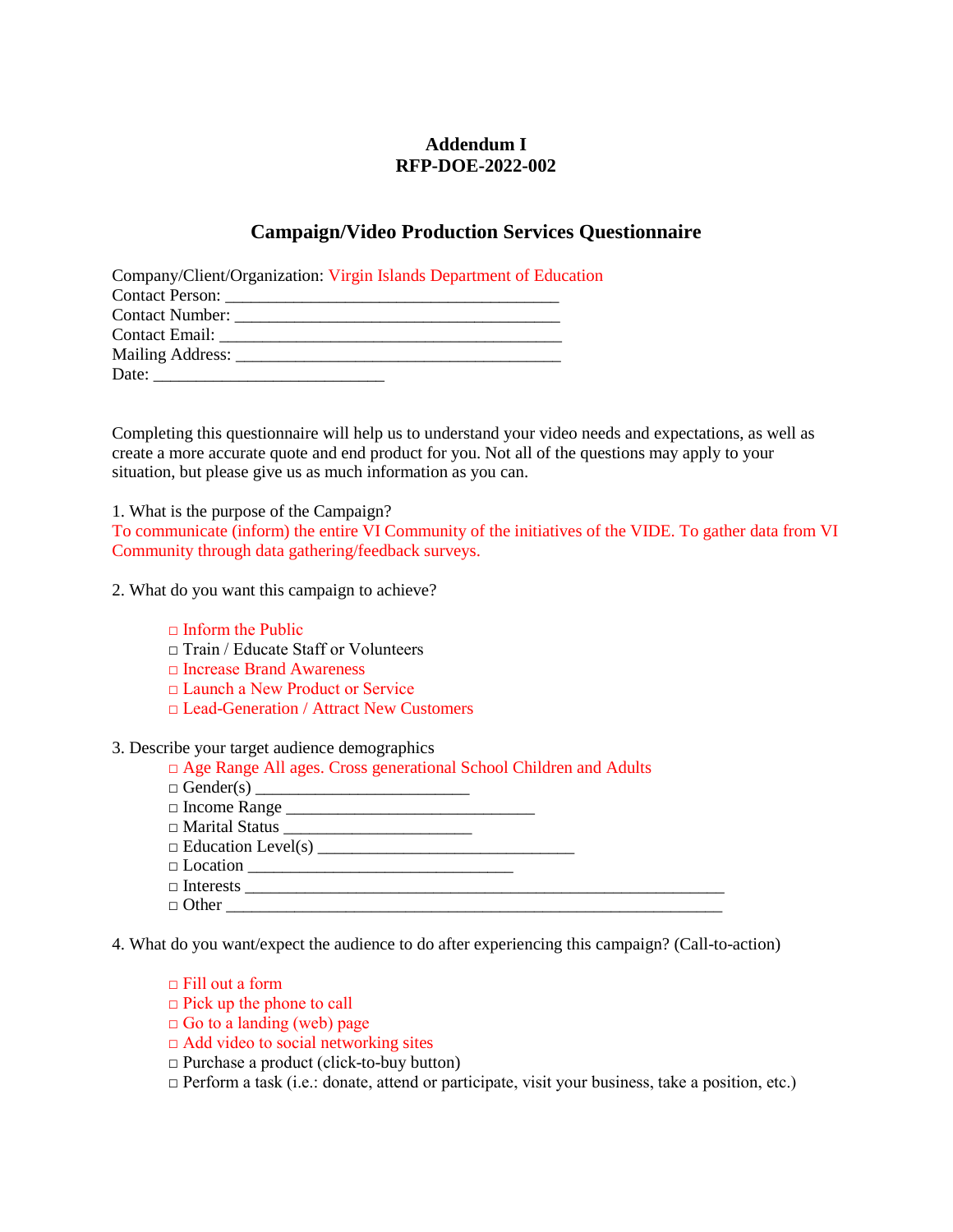5. Where will the campaign(s) be seen or hosted?

□ Website □ Social Networking sites (YouTube, Vimeo, Facebook, etc.) □ PowerPoint presentations / ONLINE PLATFORMS such as ZOOM □ Tradeshows /IN-PERSON PUBLIC EVENTS  $\Box$  Email link

- 6. Will the campaign content be?
	- $\Box$  Part of a larger presentation
	- $\Box$  Stand alone
	- $\Box$  Part of a video series
- 7. Will there be any accompanying literature, video, or brochures, involved in this campaign?
	- $\neg$  Yes
	- $\Box$  No
- 8. Campaign Content:

Provide a description of content and any key messages which you want the to get across: If no words were used, what 10 images would describe your campaign's story?

Activities, events, forums, brochures, emails, commercials, public meetings (townhalls), etc. that informs the public on the department initiatives/projects.

- 9. What is the target campaign video length?
	- □ 30 seconds (commercial)
	- □ 60 seconds (commercial)
	- $\Box$  2 6 minutes
	- $\Box$  7 15 minutes
	- $\Box$  16 24 minutes
	- $\Box$  25 45 minutes

 $\Box$  If more than 45 minutes please specify  $\Box$ 

10. What style and format do you want the video to have?

 $\Box$  Documentary - Informative program with a voice-over narration accompanying the visuals  $\Box$  Lecture -Visuals, usually with narration or presenter

□ TV Magazine -Presenter provides information in different sections, in a lively and informal style

 $\Box$  News -Presenter provides information on different topics, in a formal style

 $\Box$  Drama or Role-Play Reconstruction -a story (fact or fiction) produced using actors to play the characters. A reconstruction may also have a supporting narration.

□ Product trailer/elevator pitch -Short 1-2 minute video

 $\Box$  Motion Graphics -Narration voiceover with animations, images, and text

□ Animation/Cartoon

□ Customer Testimonial

□ Corporate Officer / Executive presentation

 $\Box$  Virtual Tour

 $\Box$  Live Streaming – Event, Conference or Large Gathering event being showed live.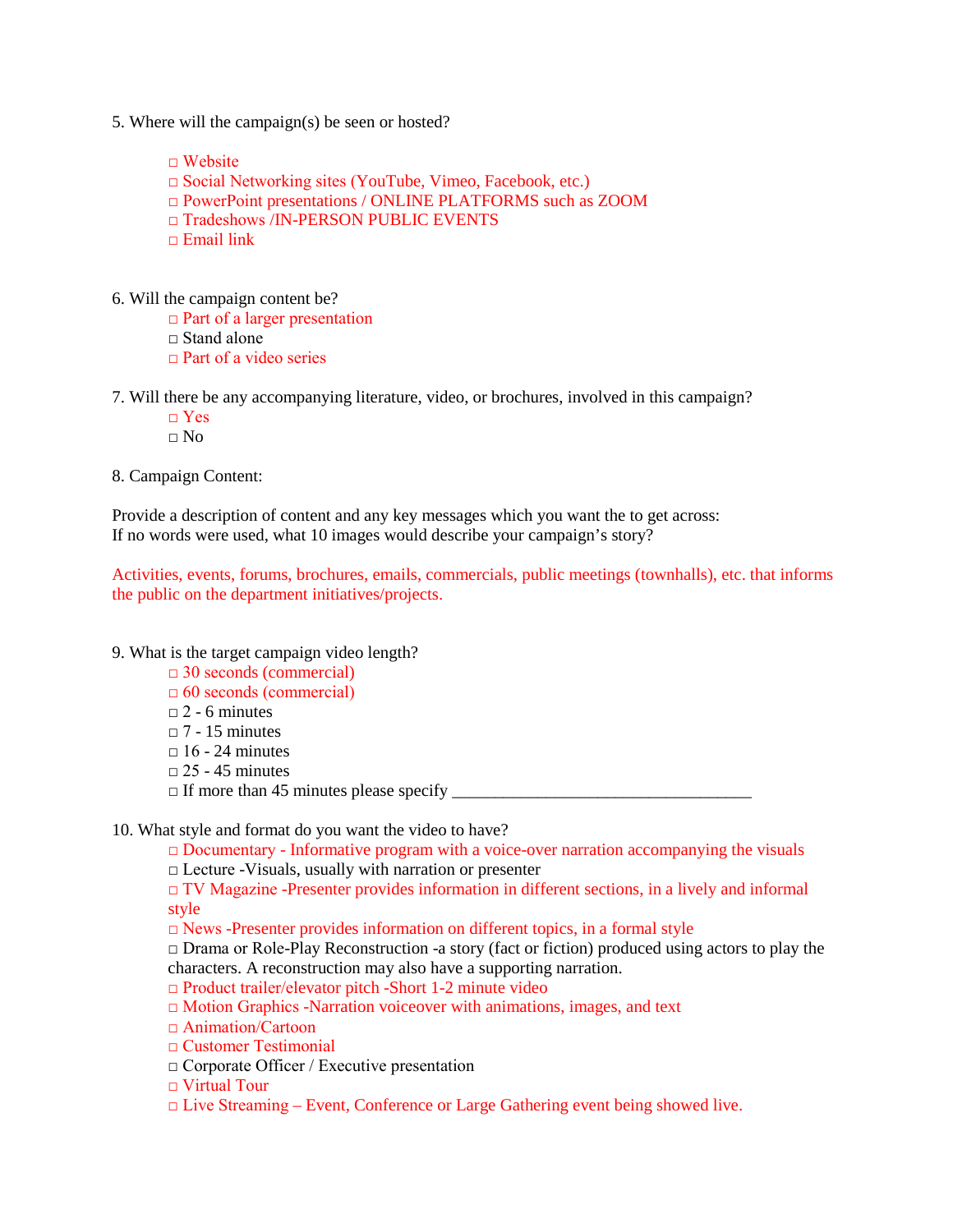11. Describe the overall "tone" of the video:

□ High energy

 $\Box$  Medium energy

□ Low energy

□ Persuasive

 $\Box$  Informative

12. What emotion are you trying to evoke?

□ Awe

□ Laughter

□ Amusement

 $\Box$  Joy

□ Anger

 $\square$  Empathy

 $\square$  Surprise

□ Sadness

□ Other (Please Specify) HOPE, TRUST

13. What production elements are required?

□ On-screen presenter

 $\Box$  Voiceover narration

□ Corporate officer (CEO, VP, Director)

 $\Box$  Talent (for role plays, reconstructions, professional presenters, etc.)

 $\Box$  Customers for testimonials

□ Graphics (charts, diagrams, bullet-points, etc.)

□ Video footage

□ Music

□ Key photos / 2D and 3D images

 $\Box$  Animation

14. How many different locations will this campaign be in and what do we need to cover in shooting footage and/or photos? \_\_\_\_\_\_\_\_\_

List / Explain:

Various settings…this will be decided after discussing with vendor.

15. If your campaign requires aerial footage, check all that apply:

 $\Box$  Stationary point (from tower, lift, or other stationary point) Number of points:

□ Drone (moderate elevation) footage Number of different areas to be filmed in this manner:

\_\_\_\_\_\_\_\_\_\_\_\_\_\_\_\_\_\_\_\_\_\_\_\_\_\_\_\_\_\_\_\_\_\_\_\_\_\_\_\_\_\_\_\_\_\_\_\_\_\_\_\_\_\_\_\_\_\_\_\_\_\_\_\_\_\_\_\_\_\_\_\_\_\_\_\_\_\_\_\_\_\_\_\_\_ \_\_\_\_\_\_\_\_\_\_\_\_\_\_\_\_\_\_\_\_\_\_\_\_\_\_\_\_\_\_\_\_\_\_\_\_\_\_\_\_\_\_\_\_\_\_\_\_\_\_\_\_\_\_\_\_\_\_\_\_\_\_\_\_\_\_\_\_\_\_\_\_\_\_\_\_\_\_\_\_\_\_\_\_\_ \_\_\_\_\_\_\_\_\_\_\_\_\_\_\_\_\_\_\_\_\_\_\_\_\_\_\_\_\_\_\_\_\_\_\_\_\_\_\_\_\_\_\_\_\_\_\_\_\_\_\_\_\_\_\_\_\_\_\_\_\_\_\_\_\_\_\_\_\_\_\_\_\_\_\_\_\_\_\_\_\_\_\_\_\_

 $\Box$  Aircraft (plane or helicopter footage of large areas from higher elevation)

16. Is there a sample previous campaign that is similar to what you want to create?

17. Is your video part of a strategy or campaign only?